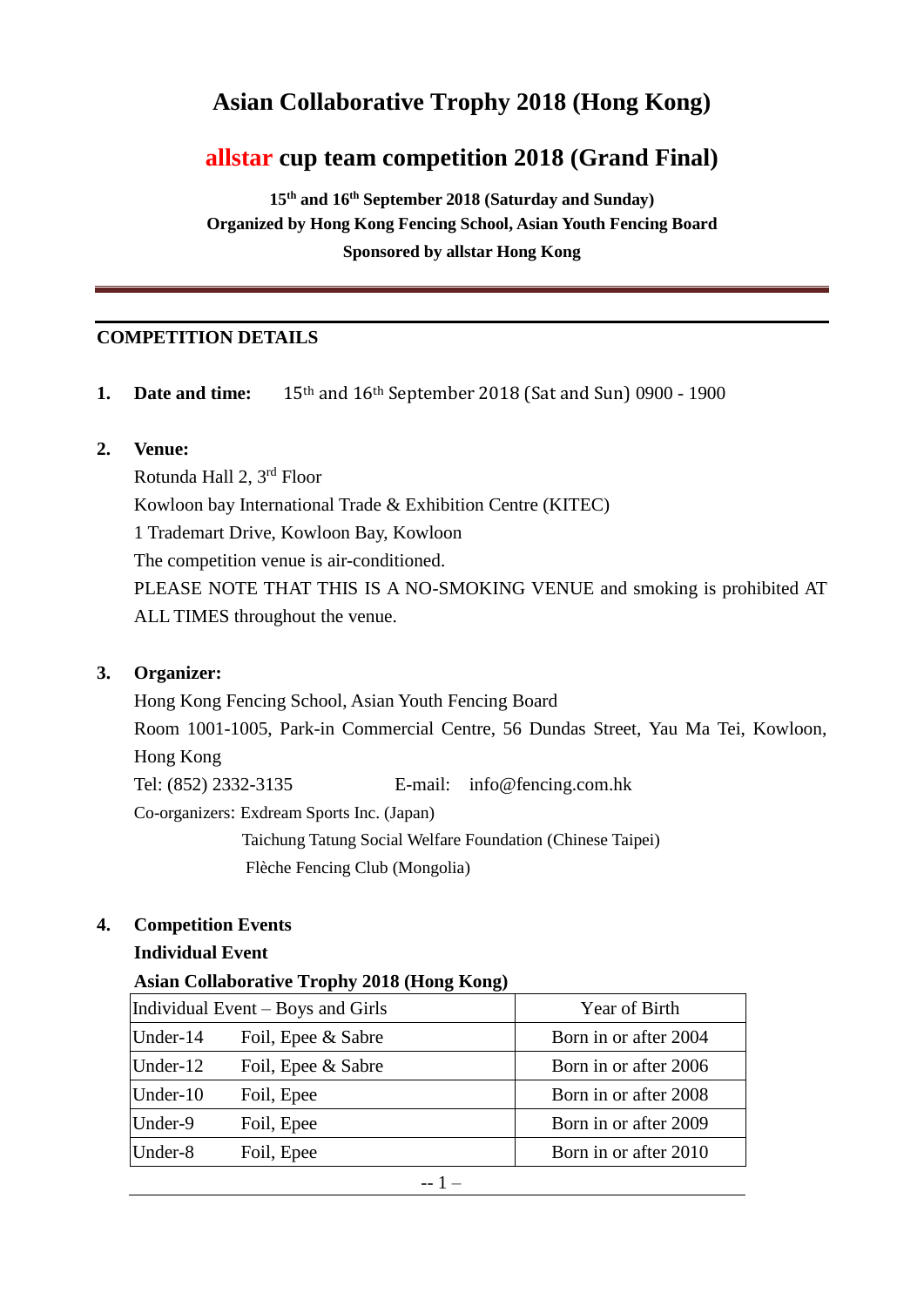## **Team Event**

| $\frac{1}{2}$               |                                 |                       |  |
|-----------------------------|---------------------------------|-----------------------|--|
| Team Event – Boys and Girls |                                 | Year of Birth         |  |
| Under-14                    | Foil, Epee & Sabre              | Born in or after 2004 |  |
| Under-12                    | Foil, Epee & Sabre (Mixed Team) | Born in or after 2006 |  |
| Under-10                    | Foil, Epee (Mixed Team)         | Born in or after 2008 |  |
| Under-9                     | Foil, Epee (Mixed Team)         | Born in or after 2009 |  |
| Under-8                     | Foil, Epee (Mixed Team)         | Born in or after 2010 |  |

#### **allstar cup team competition 2018**

**\*\* Event may be combined or cancel if Individual there are less than 8 entries and team there are less than 4 entries.** 

## **5. Competition Schedule**

Competition schedule will depend on the number of entries in each event. Reporting Time will be circulated to participating clubs after the close of entries.

## **6. Participants**

 Each fencing club could entry **maximum 20** participants, due to limited facilities. However, the host organization can enter unlimited fencers and teams.

## **7. Entry and Accommodation**

Entry fees:

HKD 450 (USD\$60) for each Individual event, HKD 1,200 (USD\$155) for each Team event.

## **【***Entry fee is not transferable and non-refundable***】**

Entry fee must be remitted to Hong Kong Fencing School before deadline: BENEFICIARY BANK'S NAME: HSBC BANK ADDRESS: Head Office, 1 Queen's Road, Central, Hong Kong SWIFT: HSBCHKHHHKH BENEFICIARY'S ACCOUNT NUMBER: 636-472672-001 BENEFICIARY'S NAME: HONG KONG FENCING SCHOOL

\*\* Japan and Chinese Taipei participants must register via the following organization: Japan: exdream sports inc.

Email: [hello@exdream-sports.com](mailto:hello@exdream-sports.com) Tel: [03-4405-5722](tel:03-4405-5722)

Chinses Taipei: Taichung Tatung Social Welfare Foundation Email: [siudarren504@gmail.com](mailto:siudarren504@gmail.com) Tel: 886 953054054

Accommodation: Please contact your local travel agent or Hong Kong travel agent,

**Deadline for Application**:15 August 2018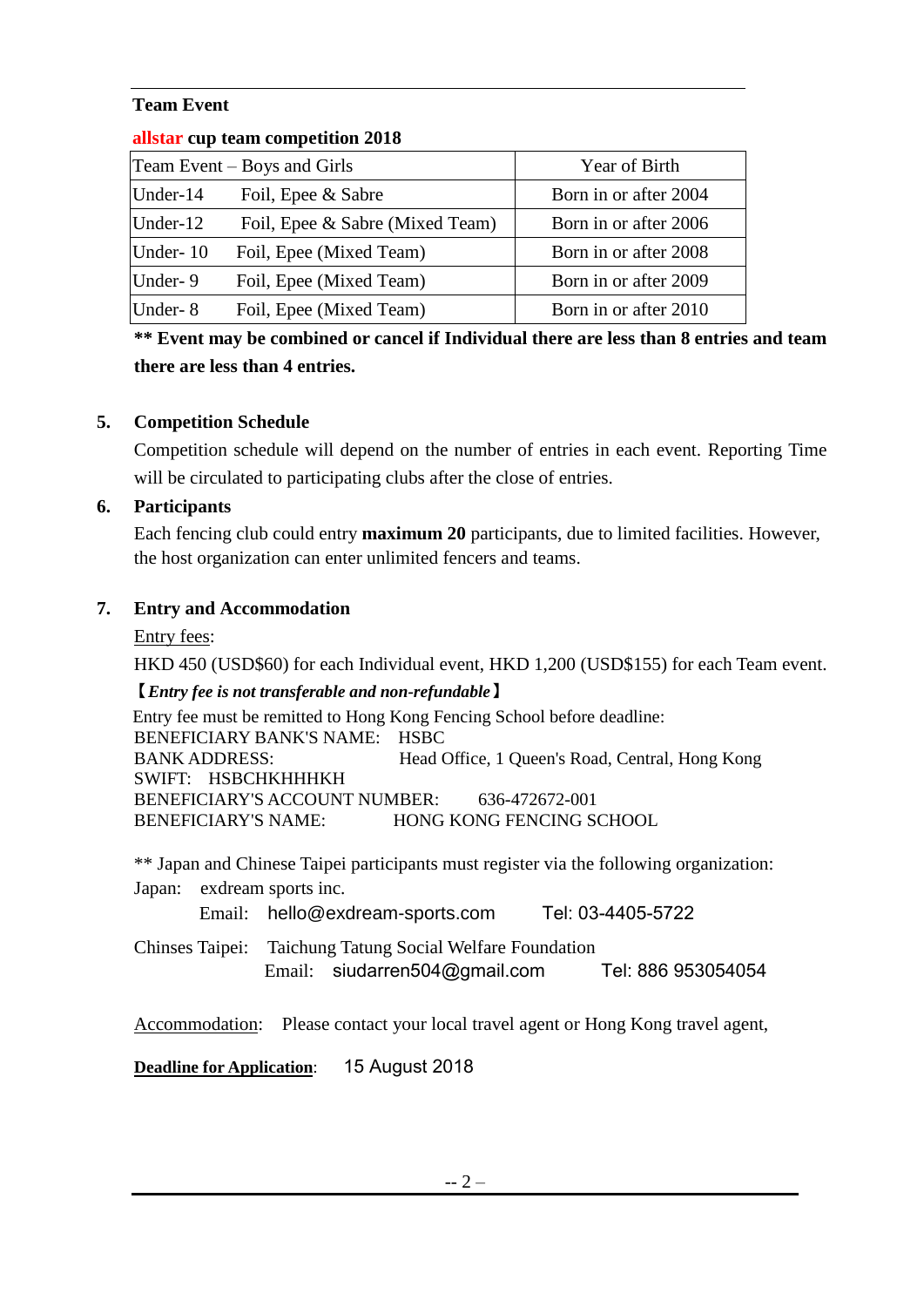## **8. Competition Methods**

The fencing competition should be conducted in accordance with the current Statues and Rules of the FIE. In case of disagreement in interpretation of the Rules, the latest English version shall prevail.

|             | Under 14 & Under 12 | Under 10, $9 & 8$ |
|-------------|---------------------|-------------------|
| Hits (Pool) |                     |                   |
| Time (Pool) | 3 minutes           | 3 minutes         |
| $Hits$ (DE) | 15                  | 10                |
| Time (DE)   | 3 minutes x 3       | 3 minutes x 2     |

## Hits and Time in **Individual Event**:

## Hits and Time in **Team Event** :

|           | Under $14 \&$ Under $12$ | Under 10, $9 & 8$ |
|-----------|--------------------------|-------------------|
| Hits (DE) |                          | $4^{\prime}$      |
| Team (DE) | $3$ minutes x 9          | 3 minutes x 9     |

## **9. Equipment**

Fencers should prepare whole set of electronic competition equipment and required to wear **350N** under-plastron for safety reason. Foil mask with conductive bib is required. Blade size:

| Age  | Under 14 & Under 12 | Under 10, 9 & 8 |
|------|---------------------|-----------------|
| Size | Size 5              | Size 0          |

## **10. Prizes**

Medals will be awarded to the  $1<sup>st</sup>$ ,  $2<sup>nd</sup>$  and  $3<sup>rd</sup>$  places in each event. Joint bronzes will be awarded for  $3<sup>rd</sup>$  places in each event. Certificate will be given to the  $1<sup>st</sup>$  to  $8<sup>th</sup>$  places in each event.

## **11. Language**

The official language for **Asian Collaborative Trophy 2018 (Hong Kong)** cum **allstar cup team competition 2018** are Chinese and English.

## **12. General information**

## (i) Entry Formalization

All foreigners entering Hong Kong must possess valid passports, participants are recommended to check with local Hong Kong Embassies for visa applications before traveling. For further details about visa application procedures, please refer to this link: http://www.immd.gov.hk/ehtml/hkvisas.htm